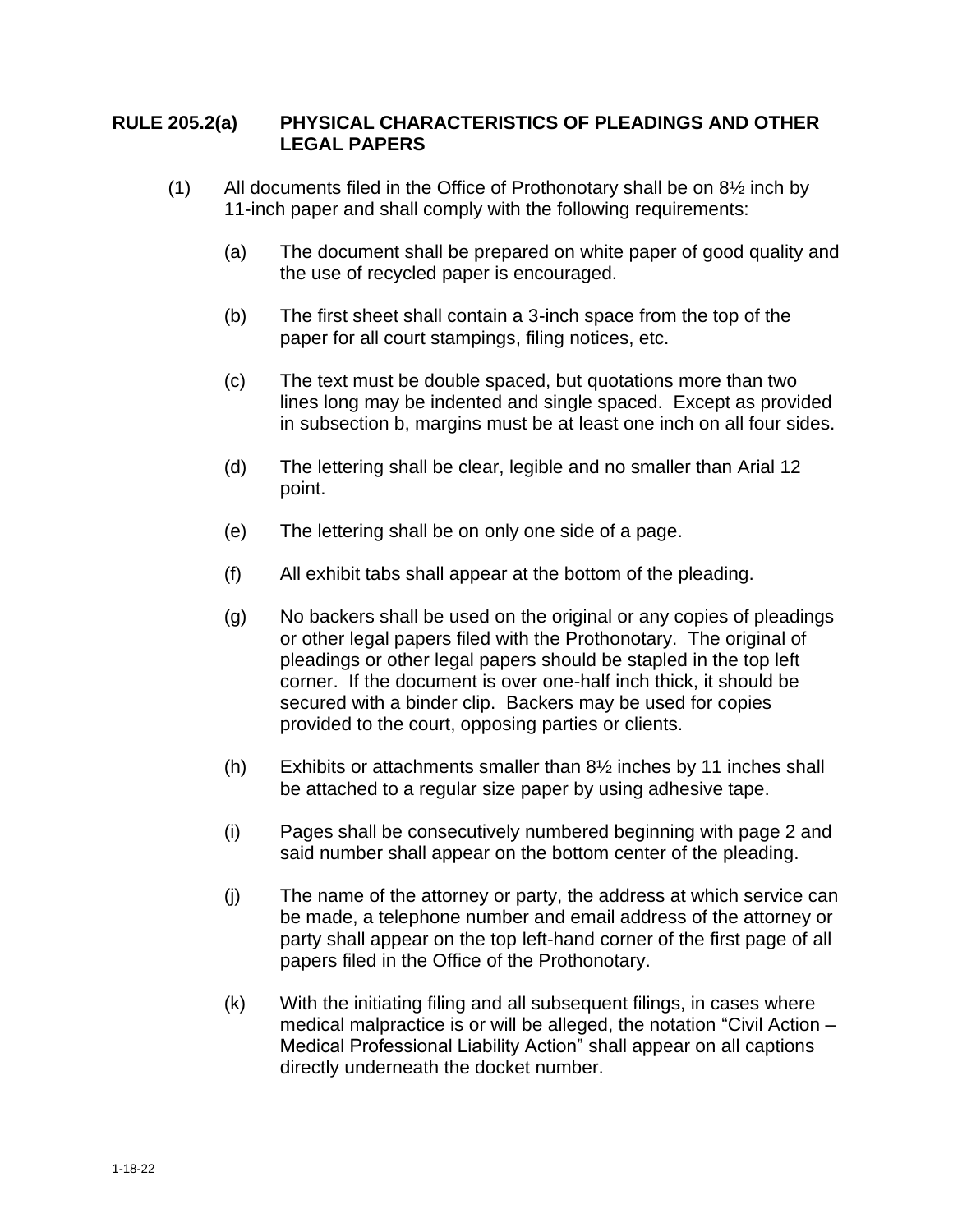- (l) Any courtesy copies of filings that are provided to a judge and served on opposing parties must be firmly bound and any metal fasteners or staples must be securely covered with no sharp or protruding edges of any kind.
- (m) Filings of record may be referenced in any subsequent filing but shall not be attached thereto.
- (n) Attorneys and self-represented parties shall comply with the *Case Records Public Access Policy of the Unified Judicial System of Pennsylvania* and Local Rules of Judicial Administration 101 and 102 which may be found on the Dauphin County website under Local Rules of Court.
- (2) The Prothonotary shall endorse upon each paper filed, the date and time of its filing, and enter it upon the proper docket.
- (3) (a) All civil motions, petitions, administrative applications and answers or responses thereto shall be accompanied by a proposed order (or alternative orders). Except for Petitions in Forfeiture filed pursuant to 42 Pa. C.S.A. §5805, Petitions shall also include a proposed Rule to Show Cause.
	- (b) The proposed order(s) and any Rule to Show Cause shall contain a distribution legend which shall include the name(s) and mailing address(es), telephone number(s), facsimile number(s) and e-mail address(es), if any, of all attorneys and self-represented parties to be served. The distribution legend shall identify which party each person represents.
	- (c) Counsel and self-represented litigants are strongly encouraged to include stamped envelopes addressed to the attorneys and/or selfrepresented parties listed in the distribution legend along with all proposed orders and/or Rules to Show Cause.
- (4) The judge(s) chambers shall:
	- (a) file the original order with the Prothonotary;
	- (b) prepare copies of the order for mailing;
	- (c) have the Prothonotary's Office certify the copies for mailing;
	- (d) mail copies of the certified order to all parties listed in the distribution legend;